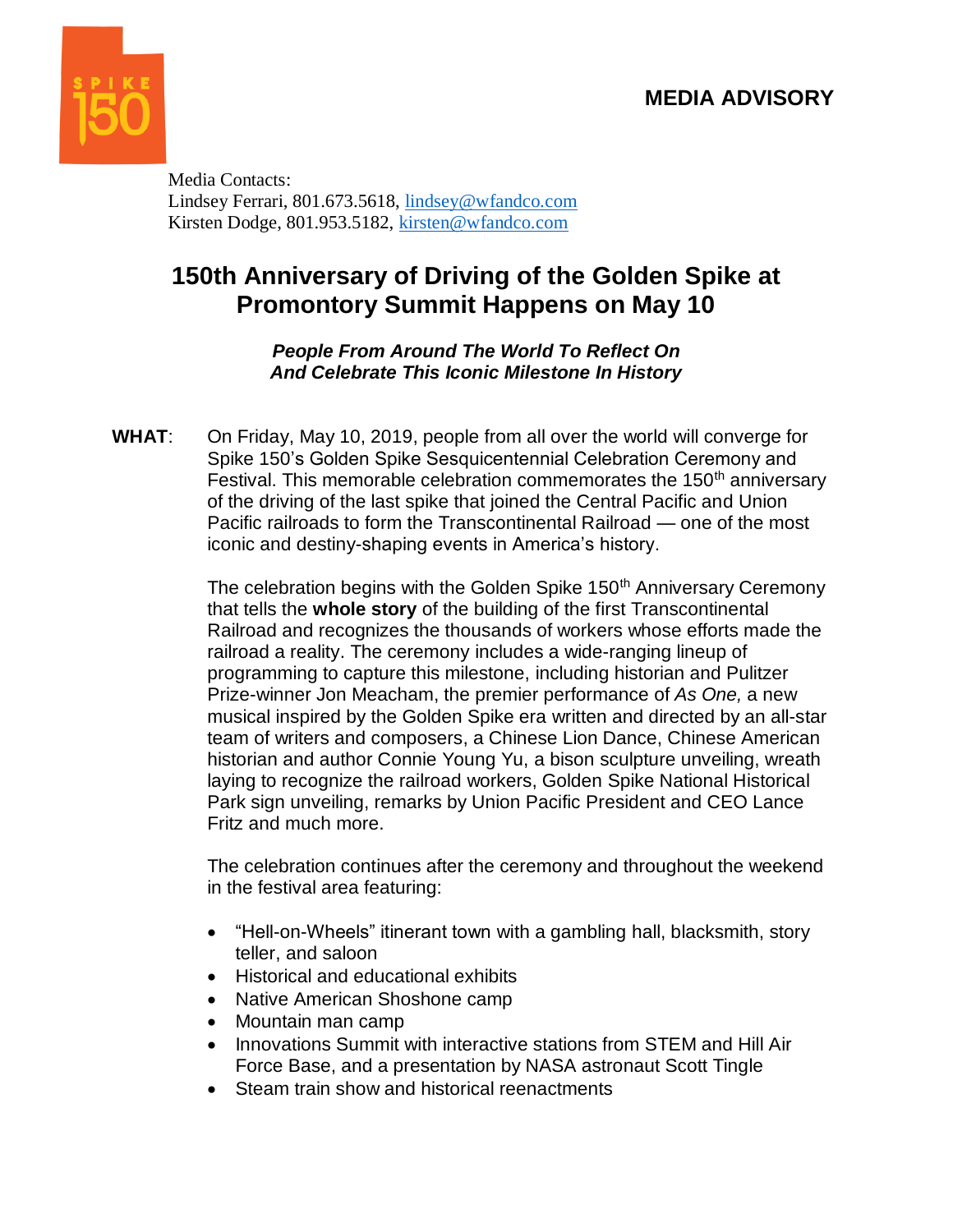

**WHERE:** Spike 150's Golden Spike Sesquicentennial Celebration Ceremony and Festival is being held at the site where the railroads came together, and the famous Golden Spike was driven. It is located at 6200 North 22300 West, Promontory Summit, Utah. Advanced parking tickets for all attendees are required. Parking tickets for May 10 – 11 are sold out; tickets are still available for May 12. Tickets may be purchased at [spike150.org.](http://www.spike150.org/)

> NOTE TO MEDIA: Press credentials are required; please apply using the following link: [https://spike150.org/media-credential-request/.](https://spike150.org/media-credential-request/)

**WHEN:** The celebration on May 10, 2019, begins with the meeting of the Jupiter and #119 steam locomotives at 8:15 a.m., followed by the unveiling of a bison sculpture, Distant Thunder, at 10:15 a.m., a reenactment of the famous champagne toast photo with the Spike 150 Commission and other dignitaries at 10:35 a.m., and the formal ceremony from 10:50 a.m. to 1 p.m. The festival area is open until 7 p.m.

> The celebration continues all weekend, May 10 – 12, with fun events and activities for people of all ages.

A schedule of events can be found at [spike150.org/events/#schedule.](http://www.spike150.org/events/#schedule)

- **WHO:** Spike 150 is hosting this weekend-long celebration. Visitors from across the state and the globe will be in attendance. Utah Governor Gary R. Herbert will be joined by a wide-ranging lineup of dignitaries to kick-off the celebration, including U.S. Secretary of the Interior David Bernhardt, U.S. Secretary of Transportation Elaine Chao, Ambassador of Ireland to the U.S. Tony Mulhall, members of the Chinese Railroad Workers Descendants Association, along with many other dignitaries.
- WHY: This 150<sup>th</sup> anniversary celebration commemorates the vision, hard-work and collaboration that united a nation through the completion of the Transcontinental Railroad. Spike 150 hopes this event encourages people to reflect on the impact this historic feat had on our state and inspires future innovators to explore the next transformational, unifying discovery.
- **OTHER:** The Golden Spike National Historical Park will open to the public on May 10 at 8 a.m.; the parking lot opens at 7:15 a.m.